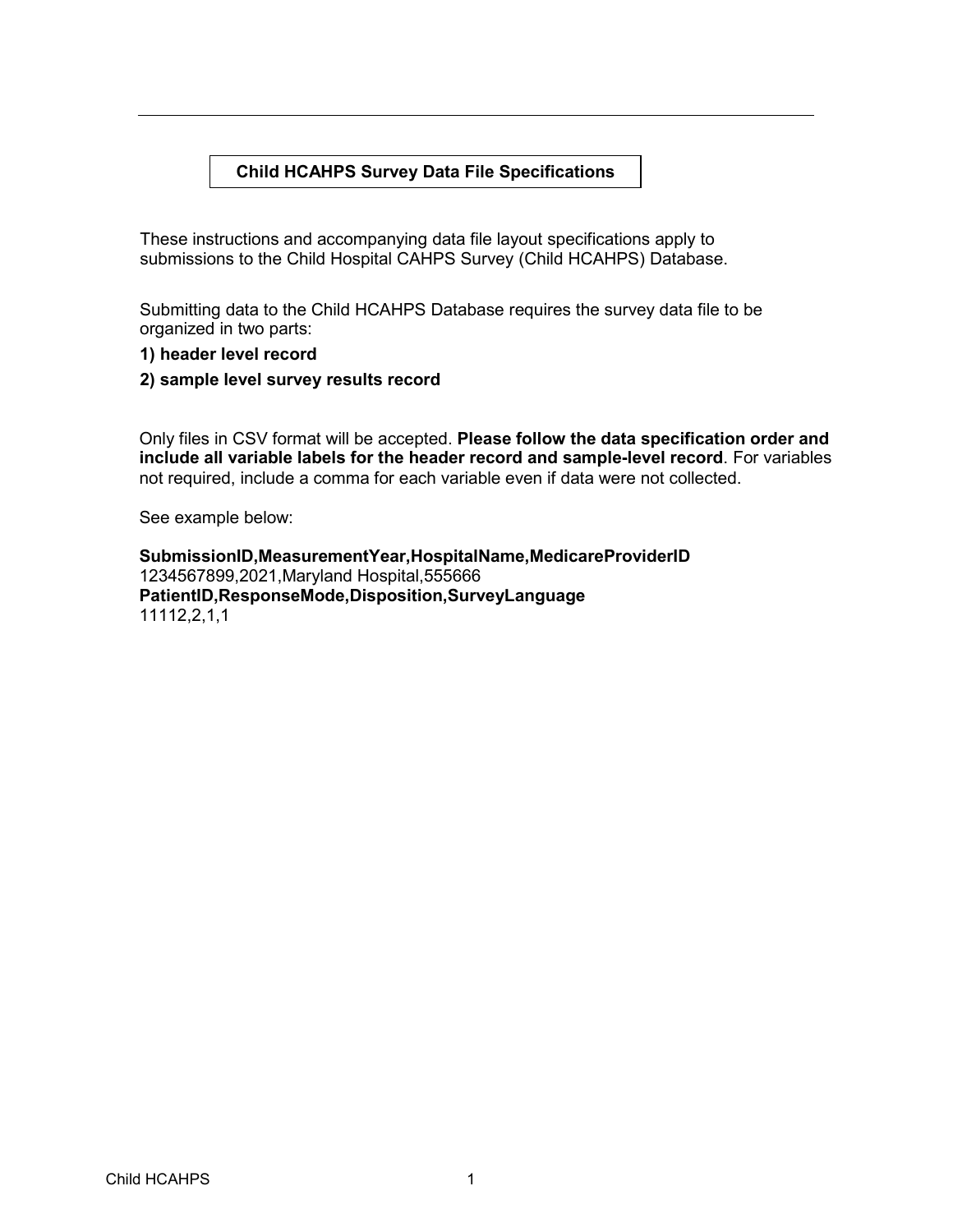| <b>Header Level Record Specifications</b> |                                                                                                                                                          |                        |                                                                                                                                                                 |  |
|-------------------------------------------|----------------------------------------------------------------------------------------------------------------------------------------------------------|------------------------|-----------------------------------------------------------------------------------------------------------------------------------------------------------------|--|
| <b>Variable Description</b>               | <b>Value Labels</b>                                                                                                                                      | <b>Variable Name</b>   | <b>Details/Comments</b>                                                                                                                                         |  |
| Submission ID                             | Alphanumeric                                                                                                                                             | SubmissionID           | Generated by<br>submission system at<br>hospital level. Hospital<br>will need to<br>communicate unique ID<br>with vendor (if<br>applicable). Required<br>field. |  |
| <b>Measurement Year</b>                   | Numeric (Four digits)                                                                                                                                    | MeasurementYear        | Four digits (YYYY).<br>Required field.                                                                                                                          |  |
| <b>Hospital Name</b>                      | Text (do not include<br>commas)                                                                                                                          | HospitalName           | Use unique names to<br>help distinguish entities.<br>Hospital Name is used<br>to match the hospitals<br>provided with the DUA.<br>Required field.               |  |
| Medicare Provider ID                      | Numeric (Six digits)                                                                                                                                     | MedicareProviderID     | Six-character Medicare<br>Provider ID or CCN.<br>Please include leading<br>zeros. Required field.                                                               |  |
| AHA ID                                    | Alphanumeric (Seven<br>digits)                                                                                                                           | <b>AHAID</b>           | Seven-digit AHA ID.<br>Please include leading<br>zeros.                                                                                                         |  |
| <b>Street Address 1</b>                   | Text (do not include<br>commas)                                                                                                                          | HospitalStreetAddress1 | Required field.                                                                                                                                                 |  |
| <b>Street Address 2</b>                   | Text (do not include<br>commas)                                                                                                                          | HospitalStreetAddress2 | Floor or Suite.                                                                                                                                                 |  |
| City                                      | Text                                                                                                                                                     | HospitalCity           | Required field.                                                                                                                                                 |  |
| State                                     | Text                                                                                                                                                     | HospitalState          | Two-character state<br>abbreviation (e.g., AL).<br>Required field.                                                                                              |  |
| Zip Code                                  | Numeric (five digits)                                                                                                                                    | HospitalZipcode        | Five-digit zip code.<br>Required field.                                                                                                                         |  |
| <b>Hospital Type</b>                      | $1 =$ Free-standing<br>children's hospital<br>$2 =$ Children's<br>hospital within a<br>hospital<br>3 = Pediatric service<br>unit(s) within a<br>hospital | HospitalType           | <b>Required field.</b>                                                                                                                                          |  |
| <b>Clinical Focus</b>                     | $1 = General$<br>$2$ = Specialized (e.g.,<br>rehabilitation, cancer<br>care)                                                                             | ClinicalFocus          |                                                                                                                                                                 |  |
| <b>Birthing Hospital</b>                  | $1 = Yes$<br>$2 = No$                                                                                                                                    | BirthingHospital       | Whether hospital<br>provides birthing<br>services.                                                                                                              |  |
| Pediatric Teaching Status                 | $1 = Teaching$<br>$2 = Non-teaching$                                                                                                                     | TeachingStatus         | Whether hospital<br>includes a pediatric<br>teaching/training<br>program. Required<br>field.                                                                    |  |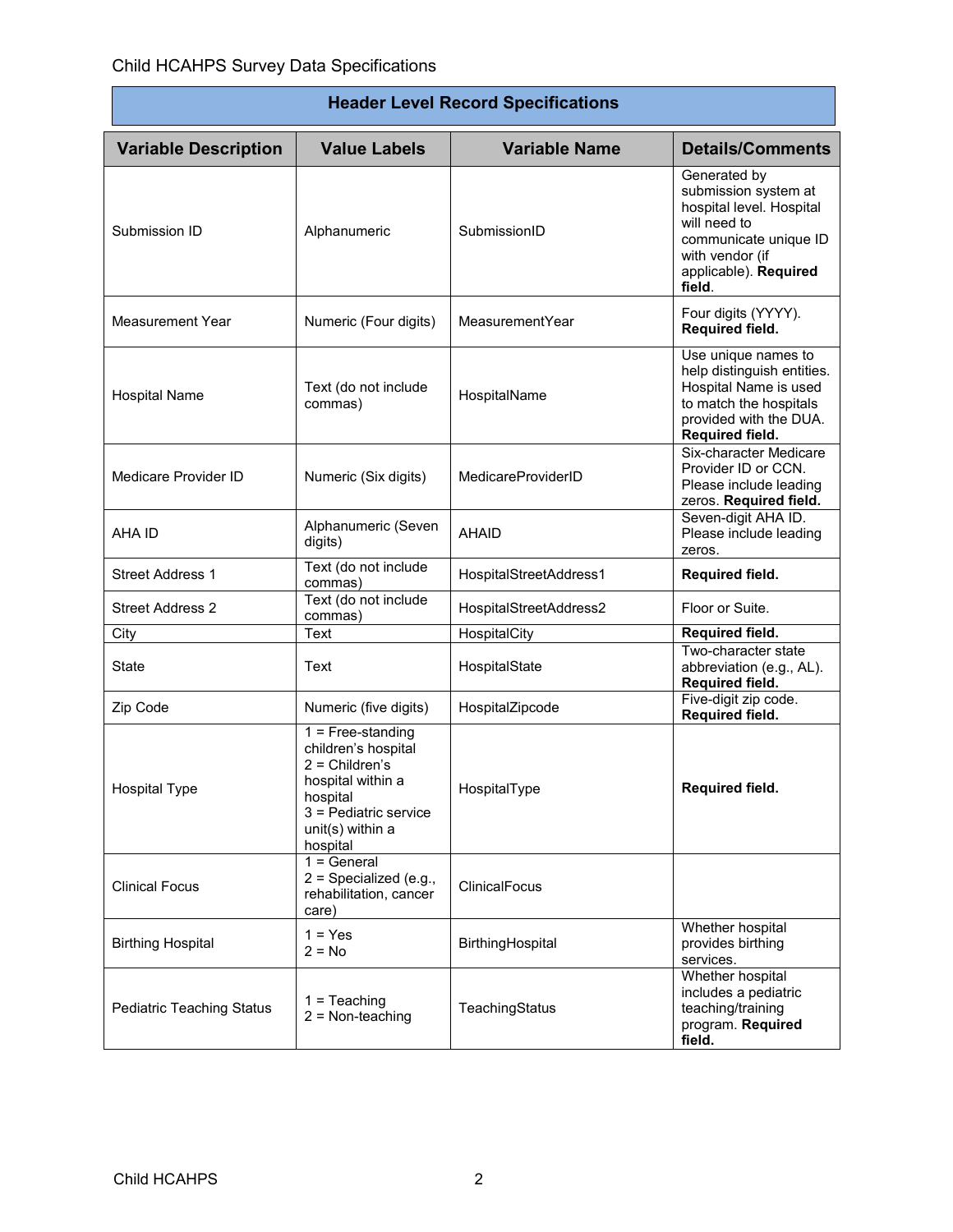| <b>Variable Description</b>             | <b>Value Labels</b>                                                                                                                                                                     | <b>Variable Name</b> | <b>Details/Comments</b>                                                                                                                                                                            |
|-----------------------------------------|-----------------------------------------------------------------------------------------------------------------------------------------------------------------------------------------|----------------------|----------------------------------------------------------------------------------------------------------------------------------------------------------------------------------------------------|
| <b>Pediatric Bed Size</b>               | $1 = 6$ to 24 beds<br>$2 = 25$ to 49 beds<br>$3 = 50$ to 99 beds<br>$4 = 100$ to 199 beds<br>$5 = 200$ to 299 beds<br>$6 = 300$ to 399 beds<br>$7 = 400$ or more beds<br>$M = M$ issing | <b>BedSize</b>       | Please select the<br>category that best<br>describes the total<br>number of licensed<br>pediatric beds in the<br>hospital. Required<br>field.                                                      |
| Ownership                               | $1 = Government non-$<br>federal<br>$2 = Non-government$<br>not-for-profit<br>$3 =$ Investor-owned<br>(for=profit)<br>$4 = Government$ ,<br>federal                                     | Ownership            |                                                                                                                                                                                                    |
| <b>Percent of Pediatric</b><br>Medicaid | $0 - 99$                                                                                                                                                                                | PercentMedicaid      | Percent of discharged<br>pediatric patients with<br>Medicaid coverage.                                                                                                                             |
| Pediatric Case Mix Index                | X.XX (Three-digit<br>number with two<br>decimal places)                                                                                                                                 | CMI                  | CMI for the hospital's<br>pediatric patients as<br>designated by the<br>Centers for Medicare &<br><b>Medicaid Services</b><br>(CMS). Use version that<br>matches timeframe<br>data were collected. |
| Number Complete and<br>Eligible         | <b>Numeric</b>                                                                                                                                                                          | NumberComplete       | Identifies the number of<br>members in the sample<br>whose Disposition was<br>Complete and Eligible.                                                                                               |
| Sample Size                             | <b>Numeric</b>                                                                                                                                                                          | SampleSize           | Required field.                                                                                                                                                                                    |
| Sample Type                             | $1 =$ Simple Random<br>Sample<br>$2$ = Proportionate<br>stratified random<br>sample<br>3 = Disproportionate<br>stratified random<br>sample<br>$M = M$ issing                            | SampleType           | If not known, enter as<br>missing (M). Required<br>field.                                                                                                                                          |
| Survey Mode                             | $1 =$ Mail Only<br>$2$ = Phone Only<br>3 = Mixed Mode (mail<br>and phone, email/web<br>and mail, or email<br>and phone)                                                                 | SurveyMode           | Required field.                                                                                                                                                                                    |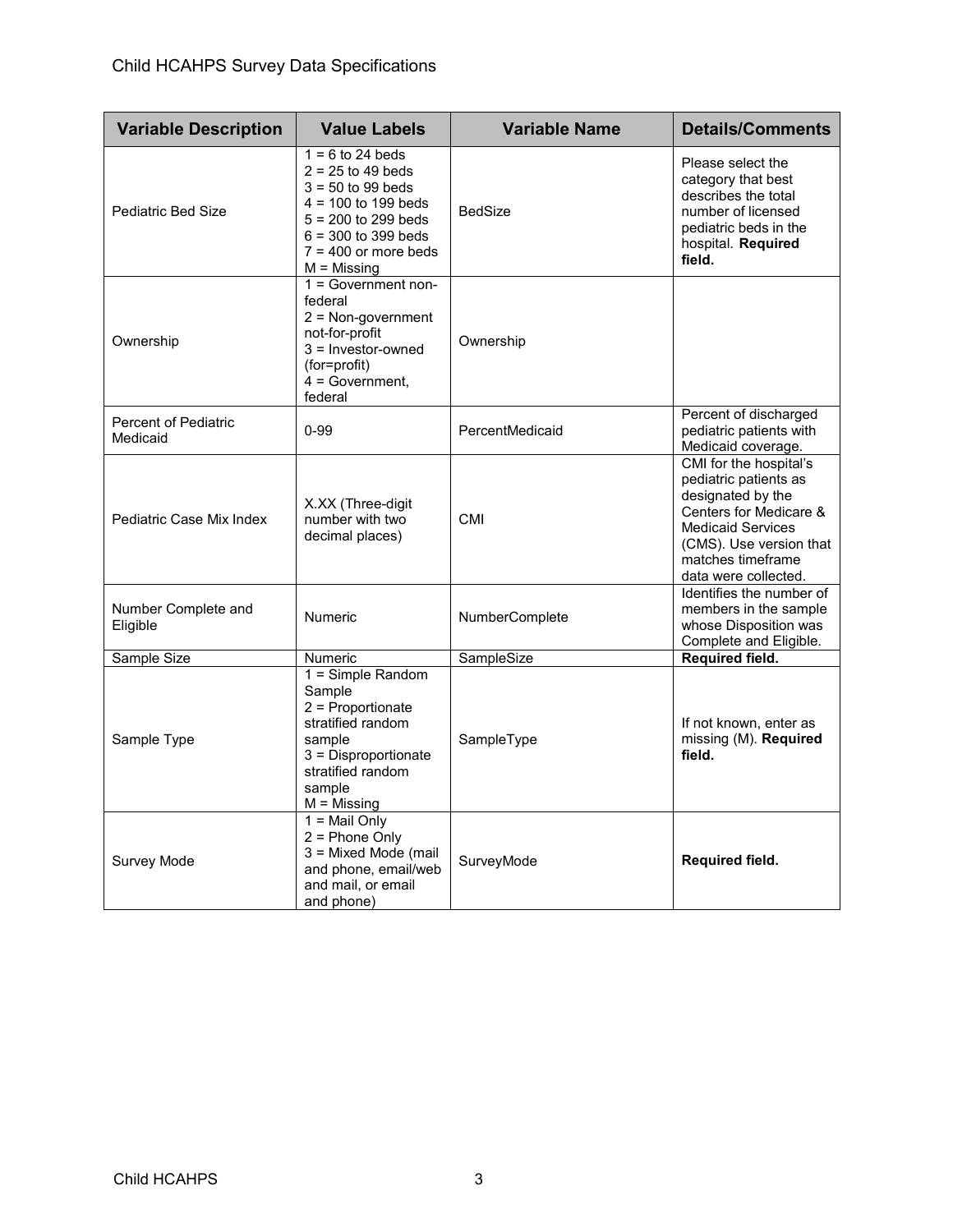Ē

| <b>Sample Level Data File Record Specifications</b> |                                                                                                                                                                                                                                                                                                                                                                                                                                                                                   |                      |                                                                                                                                      |
|-----------------------------------------------------|-----------------------------------------------------------------------------------------------------------------------------------------------------------------------------------------------------------------------------------------------------------------------------------------------------------------------------------------------------------------------------------------------------------------------------------------------------------------------------------|----------------------|--------------------------------------------------------------------------------------------------------------------------------------|
| <b>Variable Description</b>                         | <b>Value Labels</b>                                                                                                                                                                                                                                                                                                                                                                                                                                                               | <b>Variable Name</b> | <b>Details/Comments</b>                                                                                                              |
| Patient ID                                          | Alphanumeric                                                                                                                                                                                                                                                                                                                                                                                                                                                                      | PatientID            | Required field.                                                                                                                      |
| Response Mode                                       | $1 =$ Mail<br>$2 = Phone$<br>$3 = Web$                                                                                                                                                                                                                                                                                                                                                                                                                                            | ResponseMode         | Required field.                                                                                                                      |
| Disposition                                         | 1 = Complete and Eligible<br>2 = Does not meet Eligible<br>Population criteria<br>$3 =$ Incomplete (but<br>Eligible)<br>$M =$ Missing                                                                                                                                                                                                                                                                                                                                             | Disposition          | Required field.                                                                                                                      |
| Survey Language                                     | $1 =$ English<br>$2 =$ Spanish                                                                                                                                                                                                                                                                                                                                                                                                                                                    | SurveyLanguage       | Required field.                                                                                                                      |
| <b>Patient Gender</b>                               | $1 = Male$<br>$2$ = Female<br>$3 = Other$<br>$M =$ Missing                                                                                                                                                                                                                                                                                                                                                                                                                        | PatientGender        | Submission fails if data<br>are missing (M) for this<br>variable or Q52.                                                             |
| Patient Age                                         | $0 =$ Less than 1<br>$1 = 1$ year old<br>$2 = 2$ years old<br>$3 = 3$ years old<br>$4 = 4$ years old<br>$5 = 5$ years old<br>$6 = 6$ years old<br>$7 = 7$ years old<br>$8 = 8$ years old<br>$9 = 9$ years old<br>$10 = 10$ years old<br>$11 = 11$ years old<br>$12 = 12$ years old<br>$13 = 13$ years old<br>$14 = 14$ years old<br>$15 = 15$ years old<br>$16 = 16$ years old<br>$17 = 17$ years old<br>$18 = 18$ years old<br>19 = Older than 18 years<br>old<br>$M = M$ issing | PatientAge           | Required field.                                                                                                                      |
| Patient Zip Code                                    | Numeric (Five digits)                                                                                                                                                                                                                                                                                                                                                                                                                                                             | PatientZipCode       | Five-digit zip code.                                                                                                                 |
| <b>Patient State</b>                                | Text                                                                                                                                                                                                                                                                                                                                                                                                                                                                              | PatientState         | Two-letter state<br>abbreviation.                                                                                                    |
| Length of stay                                      | Numeric                                                                                                                                                                                                                                                                                                                                                                                                                                                                           | LengthOfStay         | Required field.                                                                                                                      |
| Insurance                                           | 1 = Private insurance<br>$2$ = Public insurance<br>$3 =$ Uninsured<br>$M = M$ issing                                                                                                                                                                                                                                                                                                                                                                                              | Insurance            |                                                                                                                                      |
| <b>Intensive Care</b>                               | $1 = NICU$<br>$2 = PICU$<br>3 = Cardiac ICU<br>$4 = Other~ICU$<br>5 = No intensive care<br>$M =$ Missing                                                                                                                                                                                                                                                                                                                                                                          | <b>IntensiveCare</b> | Identify if patient was<br>treated in intensive care<br>during hospital stay. If<br>unknown set to M<br>(Missing)<br>Required field. |

٦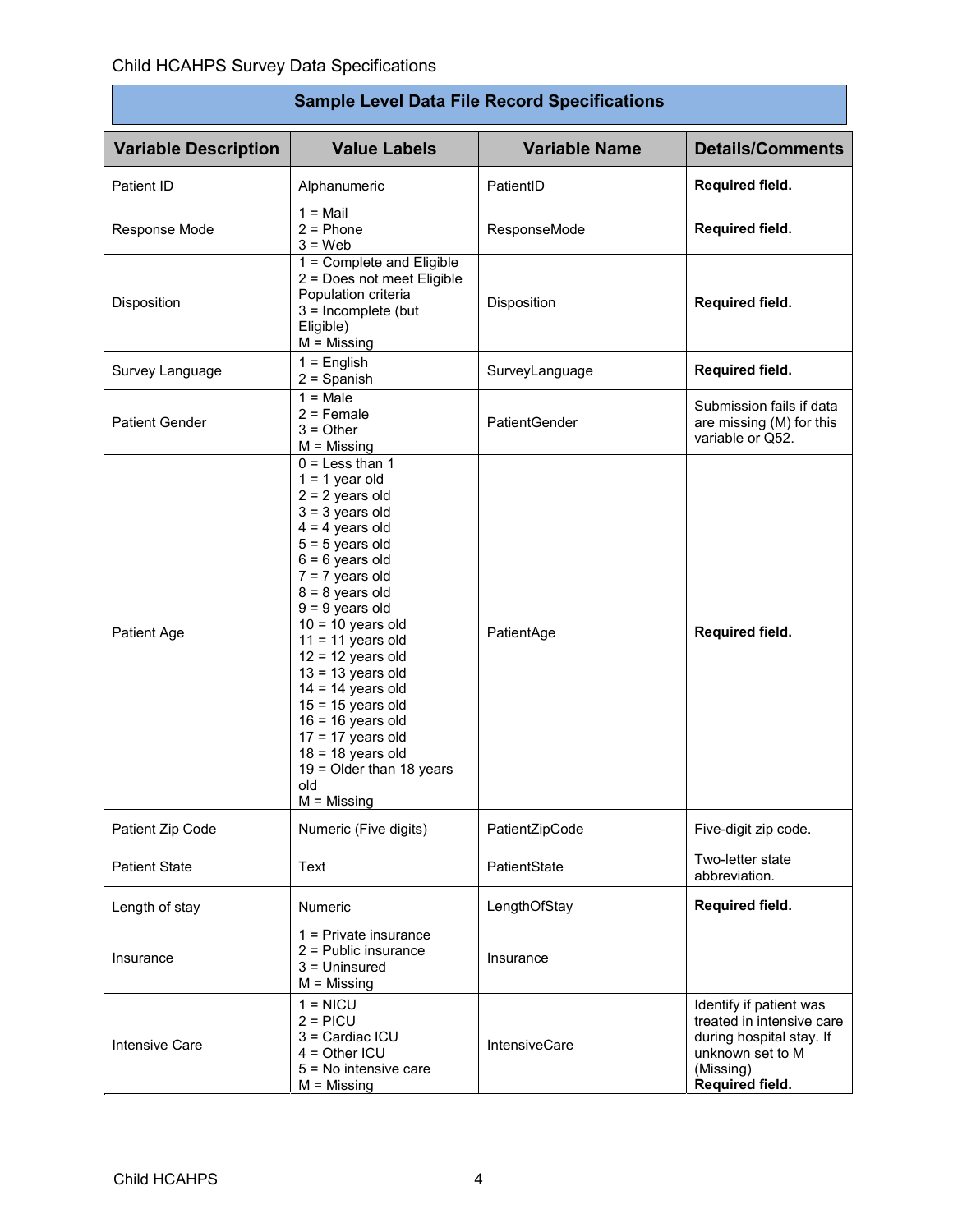| <b>Variable Description</b>                                                                                                                                                                              | <b>Value Labels</b>                                                               | <b>Variable Name</b>           | <b>Details/Comments</b> |
|----------------------------------------------------------------------------------------------------------------------------------------------------------------------------------------------------------|-----------------------------------------------------------------------------------|--------------------------------|-------------------------|
| Q1. Was your child born<br>during this hospital stay?                                                                                                                                                    | $1 = Yes$<br>$2 = No$<br>$M =$ Missing                                            | BornHospitalStay               |                         |
| Q2. For this hospital stay,<br>was your child admitted<br>through this hospital's<br>Emergency Room?                                                                                                     | $1 = Yes$<br>$2 = No$<br>$M =$ Missing                                            | AdmittedER                     |                         |
| Q3. Were you in this<br>hospital's Emergency<br>Room with your child?                                                                                                                                    | $1 = Yes$<br>$2 = No$<br>$M =$ Missing                                            | WithChildER                    |                         |
| Q4. While your child was in<br>this hospital's<br>Emergency Room, were<br>you kept informed about<br>what was being done for<br>your child?                                                              | 1 = Yes, definitely<br>$2 = Yes$ , somewhat<br>$3 = No$<br>$M =$ Missing          | ERKeptInformed                 |                         |
| Q5. During the first day of<br>this hospital stay, were you<br>asked to list or review all of<br>the prescription medicines<br>your child was taking at<br>home?                                         | $1 = Yes$ , definitely<br>$2 = Yes$ , somewhat<br>$3 = No$<br>$M = M$ issing      | <b>ReviewMeds</b>              |                         |
| Q6. During the first day of<br>this hospital stay, were you<br>asked to list or review all of<br>the vitamins, herbal<br>medicines, and over-the-<br>counter medicines your<br>child was taking at home? | $1 = Yes$ , definitely<br>$2 = Yes$ , somewhat<br>$3 = No$<br>$M =$ Missing       | <b>ReviewVits</b>              |                         |
| Q7. Is your child able to<br>talk with nurses and<br>doctors about his or her<br>health care?                                                                                                            | $1 = Yes$<br>$2 = No$<br>$M =$ Missing                                            | ChildTalkAboutCare             |                         |
| Q8. During this hospital<br>stay, how often did your<br>child's nurses listen<br>carefully to your child?                                                                                                | $1 =$ Never<br>$2 =$ Sometimes<br>$3 =$ Usually<br>$4 =$ Always<br>$M = M$ issing | ChildNursesListened            |                         |
| Q9. During this hospital<br>stay, how often did your<br>child's nurses explain<br>things in a way that was<br>easy for your child to<br>understand?                                                      | $1 =$ Never<br>$2 =$ Sometimes<br>$3 =$ Usually<br>$4 =$ Always<br>$M =$ Missing  | ChildNursesUnderstand          |                         |
| Q10. During this hospital<br>stay, how often did your<br>child's nurses encourage<br>your child to ask<br>questions?                                                                                     | $1 =$ Never<br>2 = Sometimes<br>$3 =$ Usually<br>$4 =$ Always<br>$M =$ Missing    | <b>ChildNursesAskQuestions</b> |                         |
| Q11. During this hospital<br>stay, how often did your<br>child's doctors listen<br>carefully to your child?                                                                                              | $1 =$ Never<br>$2 =$ Sometimes<br>$3 =$ Usually<br>$4 =$ Always<br>$M =$ Missing  | ChildDocListened               |                         |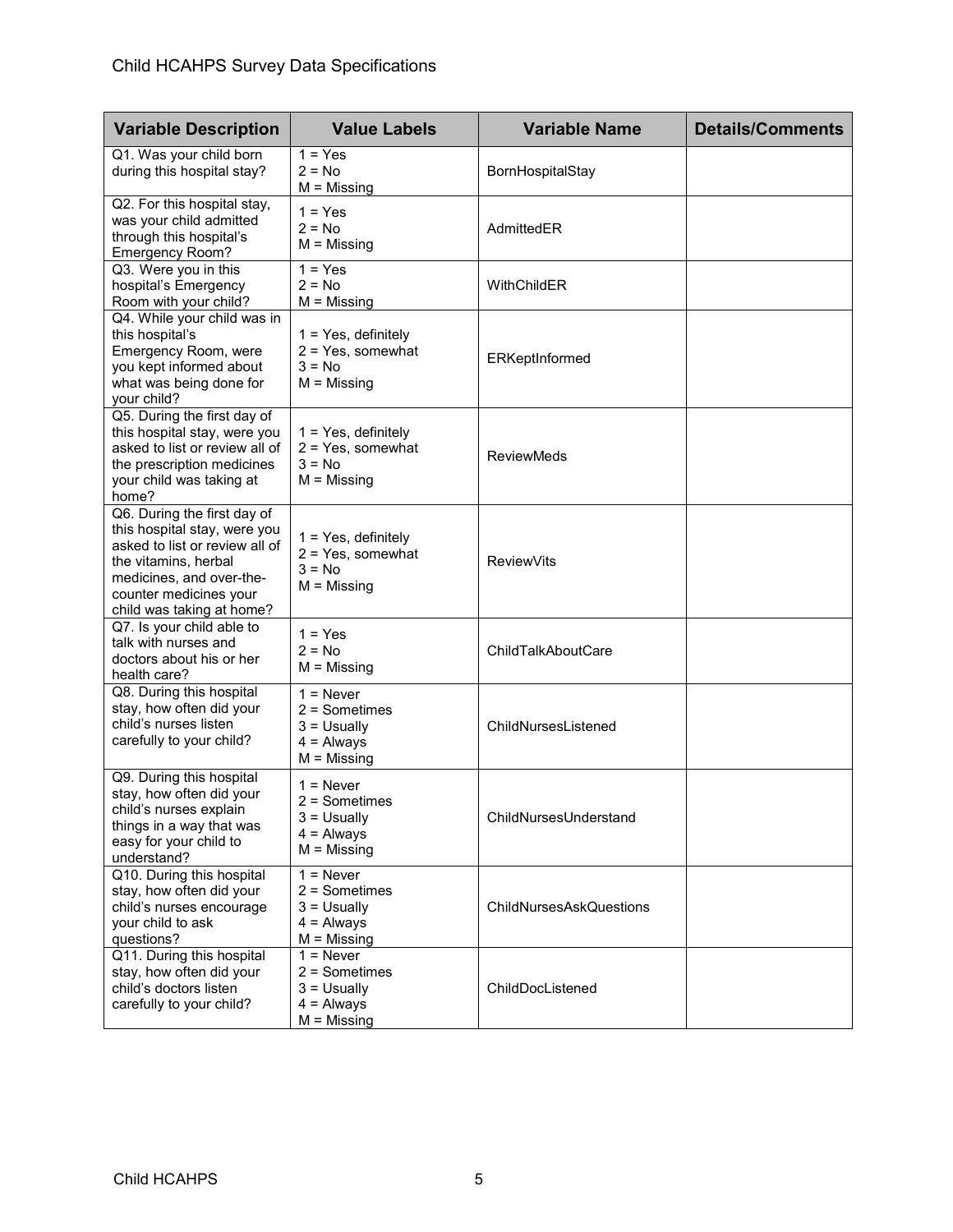| <b>Variable Description</b>                                                                                                                                                                                                                                        | <b>Value Labels</b>                                                                | <b>Variable Name</b>        | <b>Details/Comments</b> |
|--------------------------------------------------------------------------------------------------------------------------------------------------------------------------------------------------------------------------------------------------------------------|------------------------------------------------------------------------------------|-----------------------------|-------------------------|
| Q12. During this hospital<br>stay, how often did your<br>child's doctors explain<br>things in a way that was<br>easy for your child to<br>understand?                                                                                                              | $1 =$ Never<br>$2 =$ Sometimes<br>$3 =$ Usually<br>$4 =$ Always<br>$M = M$ issing  | ChildDocUnderstand          |                         |
| Q13. During this hospital<br>stay, how often did your<br>child's doctors encourage<br>your child to ask<br>questions?                                                                                                                                              | $1 =$ Never<br>$2 =$ Sometimes<br>$3 = U$ sually<br>$4 =$ Always<br>$M = M$ issing | <b>ChildDocAskQuestions</b> |                         |
| Q14. During this hospital<br>stay, how often did your<br>child's nurses listen<br>carefully to you?                                                                                                                                                                | $1 =$ Never<br>2 = Sometimes<br>$3 =$ Usually<br>$4 =$ Always<br>$M = M$ issing    | ParentNursesListened        |                         |
| Q15. During this hospital<br>stay, how often did your<br>child's nurses explain<br>things to you in a way that<br>was easy to understand?                                                                                                                          | $1 =$ Never<br>2 = Sometimes<br>$3 =$ Usually<br>$4 =$ Always<br>$M = M$ issing    | ParentNursesUnderstand      |                         |
| Q16. During this hospital<br>stay, how often did your<br>child's nurses treat you<br>with courtesy and respect?                                                                                                                                                    | $1 =$ Never<br>2 = Sometimes<br>$3 =$ Usually<br>$4 =$ Always<br>$M = M$ issing    | ParentNursesRespect         |                         |
| Q17. During this hospital<br>stay, how often did your<br>child's doctors listen<br>carefully to you?                                                                                                                                                               | $1 =$ Never<br>2 = Sometimes<br>$3 =$ Usually<br>$4 =$ Always<br>$M = M$ issing    | ParentDocListened           |                         |
| Q18. During this hospital<br>stay, how often did your<br>child's doctors explain<br>things to you in a way that<br>was easy to understand?                                                                                                                         | $1 =$ Never<br>$2 =$ Sometimes<br>$3 =$ Usually<br>$4 =$ Always<br>$M = M$ issing  | ParentDocUnderstand         |                         |
| Q19. During this hospital<br>stay, how often did your<br>child's doctors treat you<br>with courtesy and respect?                                                                                                                                                   | $1 =$ Never<br>2 = Sometimes<br>$3 =$ Usually<br>$4 =$ Always<br>$M = M$ issing    | ParentDocRespect            |                         |
| Q20. A provider in the<br>hospital can be a doctor,<br>nurse, nurse practitioner,<br>or physician assistant.<br>During this hospital stay,<br>how often were you given<br>as much privacy as you<br>wanted when discussing<br>your child's care with<br>providers? | $1 =$ Never<br>$2 =$ Sometimes<br>$3 =$ Usually<br>$4 =$ Always<br>$M =$ Missing   | GivenPrivacy                |                         |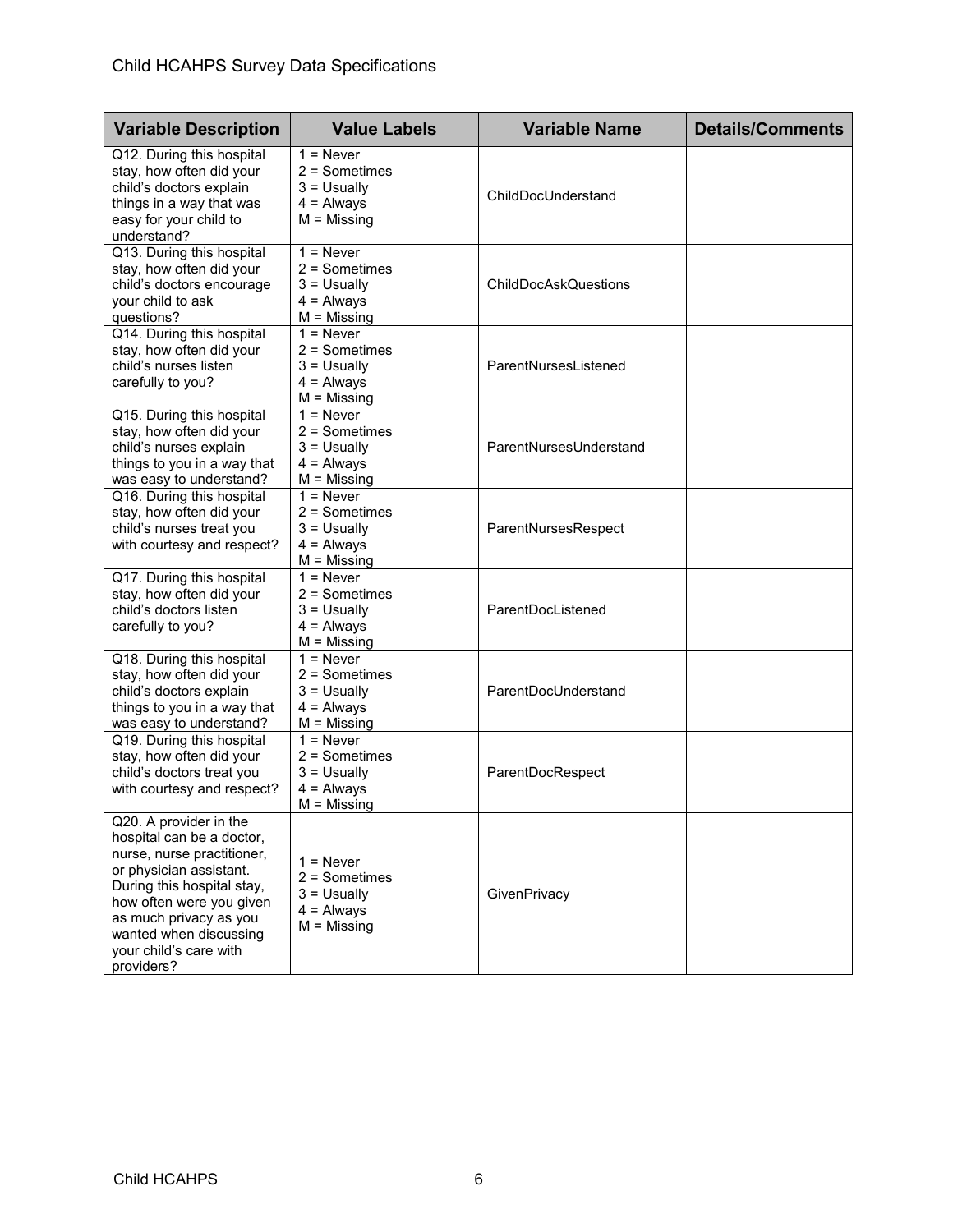| <b>Variable Description</b>                                                                                                                                                                                                                                               | <b>Value Labels</b>                                                               | <b>Variable Name</b>       | <b>Details/Comments</b> |
|---------------------------------------------------------------------------------------------------------------------------------------------------------------------------------------------------------------------------------------------------------------------------|-----------------------------------------------------------------------------------|----------------------------|-------------------------|
| Q21. Things that a family<br>might know best about a<br>child include how the child<br>usually acts, what makes<br>the child comfortable, and<br>how to calm the child's<br>fears. During this hospital<br>stay, did providers ask you<br>about these types of<br>things? | $1 = Yes$ , definitely<br>$2 = Yes$ , somewhat<br>$3 = No$<br>$M = M$ issing      | FamilyKnowsBest            |                         |
| Q22. During this hospital<br>stay, how often did<br>providers talk with and act<br>toward your child in a way<br>that was right for your<br>child's age?                                                                                                                  | $1 =$ Never<br>$2 =$ Sometimes<br>$3 =$ Usually<br>$4 =$ Always<br>$M = M$ issing | AgeAppropriate             |                         |
| Q23. During this hospital<br>stay, how often did<br>providers keep you<br>informed about what was<br>being done for your child?                                                                                                                                           | $1 =$ Never<br>$2 =$ Sometimes<br>$3 =$ Usually<br>$4 =$ Always<br>$M = M$ issing | InformedAboutChild         |                         |
| Q24. Tests in the hospital<br>can include things like<br>blood tests and x-rays.<br>During this hospital stay,<br>did your child have any<br>tests?                                                                                                                       | $1 = Yes$<br>$2 = No$<br>$M =$ Missing                                            | <b>TestsChild</b>          |                         |
| Q25. How often did<br>providers give you as<br>much information as you<br>wanted about the results of<br>these tests?                                                                                                                                                     | $1 =$ Never<br>$2 =$ Sometimes<br>$3 =$ Usually<br>$4 =$ Always<br>$M = M$ issing | <b>ProviderTestResults</b> |                         |
| Q26. During this hospital<br>stay, did you or your child<br>ever press the call button?                                                                                                                                                                                   | $1 = Yes$<br>$2 = No$<br>$M =$ Missing                                            | ChildPressButton           |                         |
| Q27. After pressing the call<br>button, how often was help<br>given as soon as you or<br>your child wanted it?                                                                                                                                                            | $1 =$ Never<br>$2 =$ Sometimes<br>$3 =$ Usually<br>$4 =$ Always<br>$M = M$ issing | ChildHelpButton            |                         |
| Q28. During this hospital<br>stay, was your child given<br>any medicine?                                                                                                                                                                                                  | $1 = Yes$<br>$2 = No$<br>$M =$ Missing                                            | ChildGivenMeds             |                         |
| Q29. Before giving your<br>child any medicine, how<br>often did providers or other<br>hospital staff check your<br>child's wristband or confirm<br>his or her identity in some<br>other way?                                                                              | $1 =$ Never<br>$2 =$ Sometimes<br>$3 =$ Usually<br>$4 =$ Always<br>$M =$ Missing  | CheckMedWristband          |                         |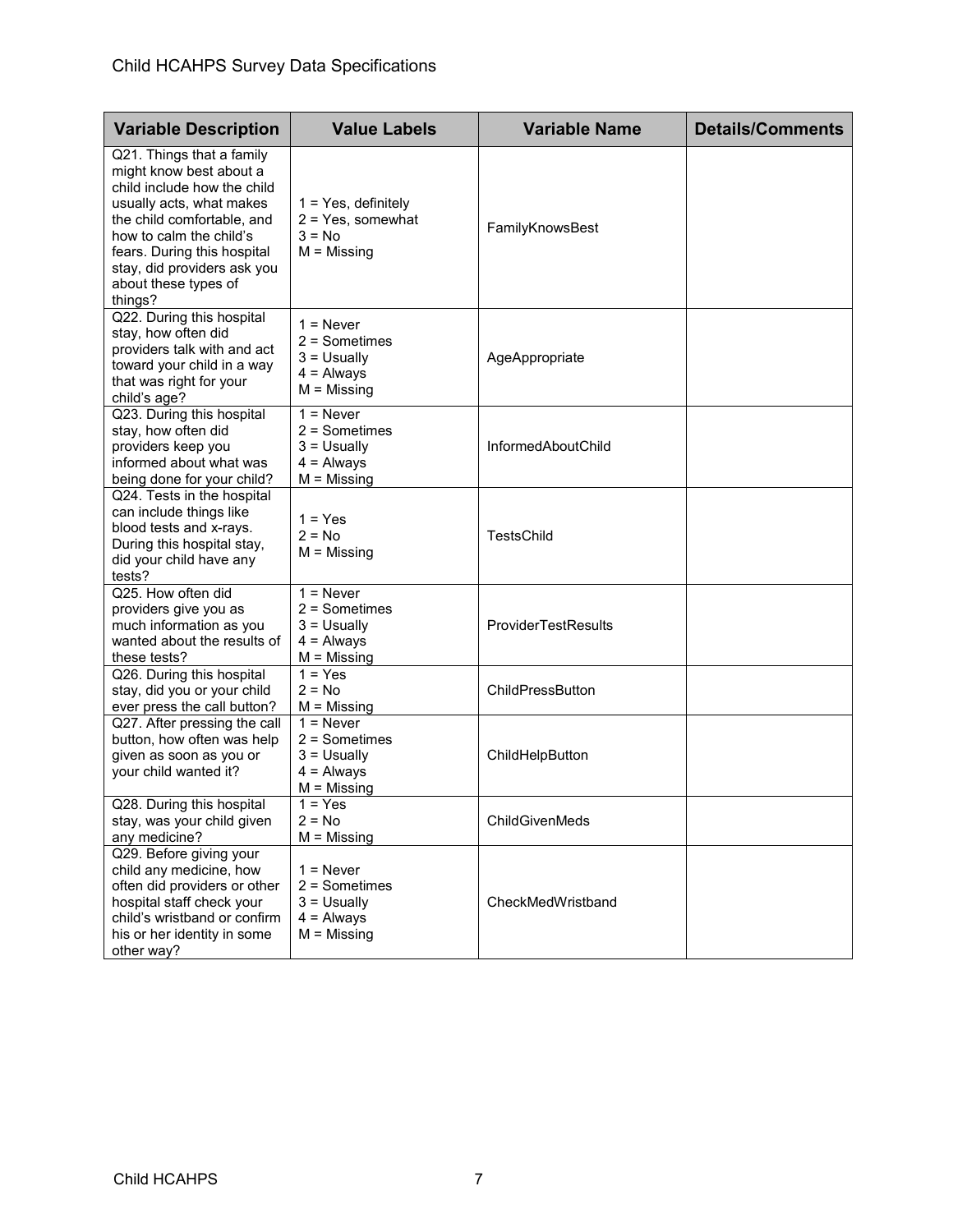| <b>Variable Description</b>                                                                                                                                                                                                                                                                                       | <b>Value Labels</b>                                                               | <b>Variable Name</b> | <b>Details/Comments</b> |
|-------------------------------------------------------------------------------------------------------------------------------------------------------------------------------------------------------------------------------------------------------------------------------------------------------------------|-----------------------------------------------------------------------------------|----------------------|-------------------------|
| Q30. Mistakes in your<br>child's health care can<br>include things like giving<br>the wrong medicine or<br>doing the wrong surgery.<br>During this hospital stay,<br>did providers or other<br>hospital staff tell you how<br>to report if you had any<br>concerns about mistakes in<br>your child's health care? | $1 = Yes$ , definitely<br>$2 = Yes$ , somewhat<br>$3 = No$<br>$M = M$ issing      | ReportMistakes       |                         |
| Q31. During this hospital<br>stay, did your child have<br>pain that needed medicine<br>or other treatment?                                                                                                                                                                                                        | $1 = Yes$<br>$2 = No$<br>$M = M$ issing                                           | ChildPainMeds        |                         |
| Q32. During this hospital<br>stay, did providers or other<br>hospital staff ask about<br>your child's pain as often<br>as your child needed?                                                                                                                                                                      | $1 = Yes$ , definitely<br>2 = Yes, somewhat<br>$3 = No$<br>$M =$ Missing          | AskChildAboutPain    |                         |
| Q33. During this hospital<br>stay, how often were your<br>child's room and bathroom<br>kept clean?                                                                                                                                                                                                                | $1 =$ Never<br>$2 =$ Sometimes<br>$3 =$ Usually<br>$4 =$ Always<br>$M =$ Missing  | RoomClean            |                         |
| Q34. During this hospital<br>stay, how often was the<br>area around your child's<br>room quiet at night?                                                                                                                                                                                                          | $1 =$ Never<br>$2 =$ Sometimes<br>$3 =$ Usually<br>$4 =$ Always<br>$M = M$ issing | RoomQuiet            |                         |
| Q35. Hospitals can have<br>things like toys, books,<br>mobiles, and games for<br>children from newborns to<br>teenagers. During this<br>hospital stay, did the<br>hospital have things<br>available for your child that<br>were right for your child's<br>age?                                                    | $1 = Yes$ , definitely<br>$2 = Yes$ , somewhat<br>$3 = No$<br>$M =$ Missing       | HospitalToys         |                         |
| Q36. As a reminder, a<br>provider in the hospital can<br>be a doctor, nurse, nurse<br>practitioner, or physician<br>assistant. Before your child<br>left the hospital, did a<br>provider ask you if you had<br>any concerns about<br>whether your child was<br>ready to leave?                                    | $1 = Yes$ , definitely<br>$2 = Yes$ , somewhat<br>$3 = No$<br>$M =$ Missing       | ConcernsLeaving      |                         |
| Q37. Before your child left<br>the hospital, did a provider<br>talk with you as much as<br>you wanted about how to<br>care for your child's health<br>after leaving the hospital?                                                                                                                                 | 1 = Yes, definitely<br>$2 = Yes$ , somewhat<br>$3 = No$<br>$M =$ Missing          | CareAfterLeaving     |                         |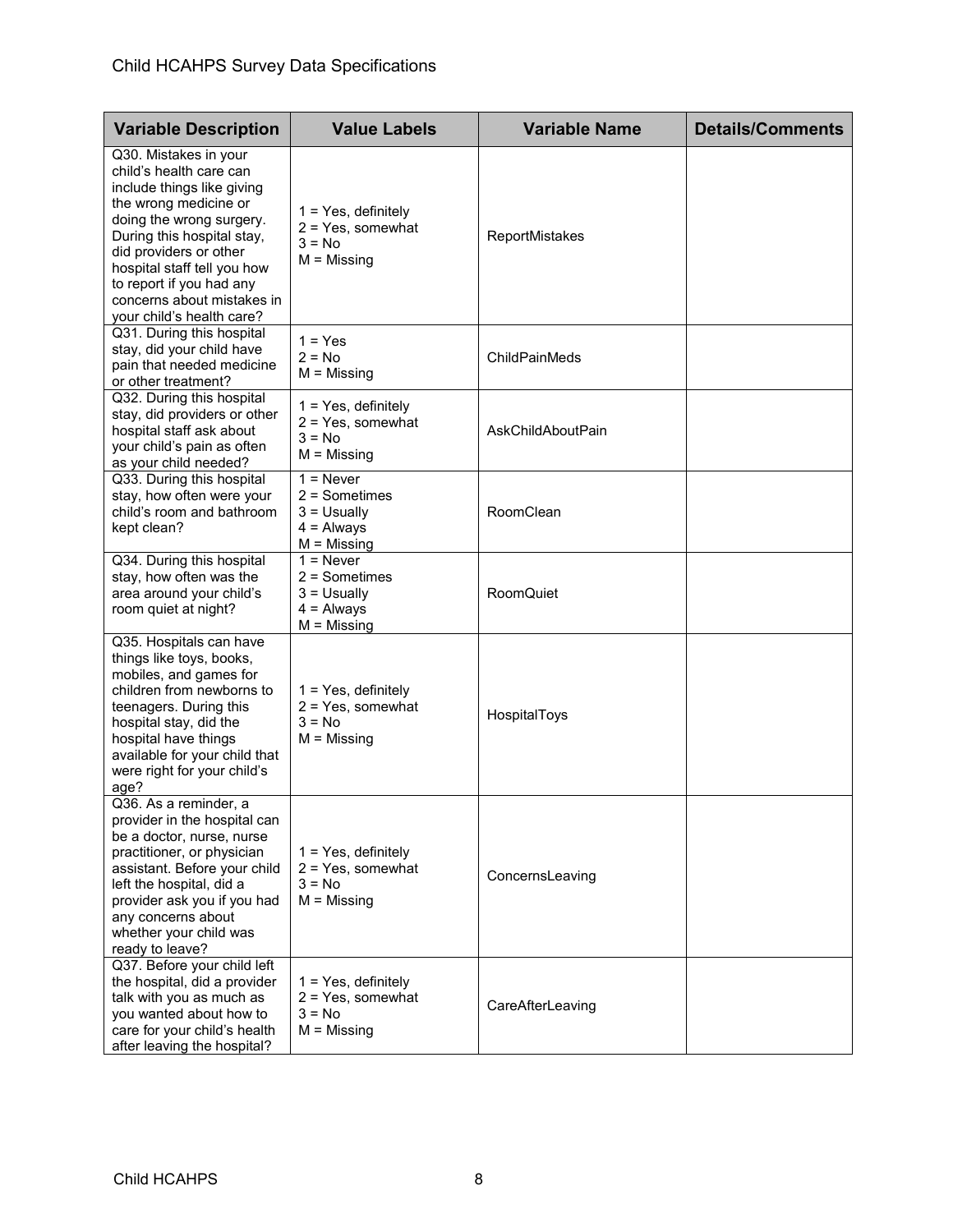| <b>Variable Description</b>                                                                                                                                                                                                                                                                                  | <b>Value Labels</b>                                                               | <b>Variable Name</b>      | <b>Details/Comments</b> |
|--------------------------------------------------------------------------------------------------------------------------------------------------------------------------------------------------------------------------------------------------------------------------------------------------------------|-----------------------------------------------------------------------------------|---------------------------|-------------------------|
| Q38. Before your child left<br>the hospital, did a provider<br>tell you that your child<br>should take any new<br>medicine that he or she<br>had not been taking when<br>this hospital stay began?                                                                                                           | $1 = Yes$<br>$2 = No$<br>$M = M$ issing                                           | <b>NewMedications</b>     |                         |
| Q39. Before your child left<br>the hospital, did a provider<br>or hospital pharmacist<br>explain in a way that was<br>easy to understand how<br>your child should take<br>these new medicines after<br>leaving the hospital?                                                                                 | $1 = Yes$ , definitely<br>$2 = Yes$ , somewhat<br>$3 = No$<br>$M = M$ issing      | PharmExplainMeds          |                         |
| Q40. Before your child left<br>the hospital, did a provider<br>or hospital pharmacist<br>explain in a way that was<br>easy to understand about<br>possible side effects of<br>these new medicines?                                                                                                           | $1 = Yes$ , definitely<br>$2 = Yes$ , somewhat<br>$3 = No$<br>$M =$ Missing       | PharmExplainEffects       |                         |
| Q41. A child's regular<br>activities can include things<br>like eating, bathing, going<br>to school, or playing<br>sports. Before your child<br>left the hospital, did a<br>provider explain in a way<br>that was easy to<br>understand when your<br>child could return to his or<br>her regular activities? | $1 = Yes$ , definitely<br>$2 = Yes$ , somewhat<br>$3 = No$<br>$M =$ Missing       | <b>ReturnToActivities</b> |                         |
| Q42. Before your child left<br>the hospital, did a provider<br>explain in a way that was<br>easy to understand what<br>symptoms or health<br>problems to look out for<br>after your child left the<br>hospital?                                                                                              | $1 = Yes$ , definitely<br>$2 = Yes$ , somewhat<br>$3 = No$<br>$M =$ Missing       | ExplainSymptoms           |                         |
| Q43. Before your child left<br>the hospital, did you get<br>information in writing about<br>what symptoms or health<br>problems to look out for<br>after your child left the<br>hospital?                                                                                                                    | 1 = Yes, definitely<br>$2 = Yes$ , somewhat<br>$3 = No$<br>$M = M$ issing         | InWritingSymptoms         |                         |
| Q44. During this hospital<br>stay, was your child 13<br>years old or older?                                                                                                                                                                                                                                  | $1 = Yes$<br>$2 = No$<br>$M = M$ issing                                           | ChildTeen                 |                         |
| Q45. During this hospital<br>stay, how often did<br>providers involve your child<br>in discussions about his or<br>her health care?                                                                                                                                                                          | $1 =$ Never<br>$2 =$ Sometimes<br>$3 = U$ sually<br>$4 =$ Always<br>$M =$ Missing | InvolveChildDiscussions   |                         |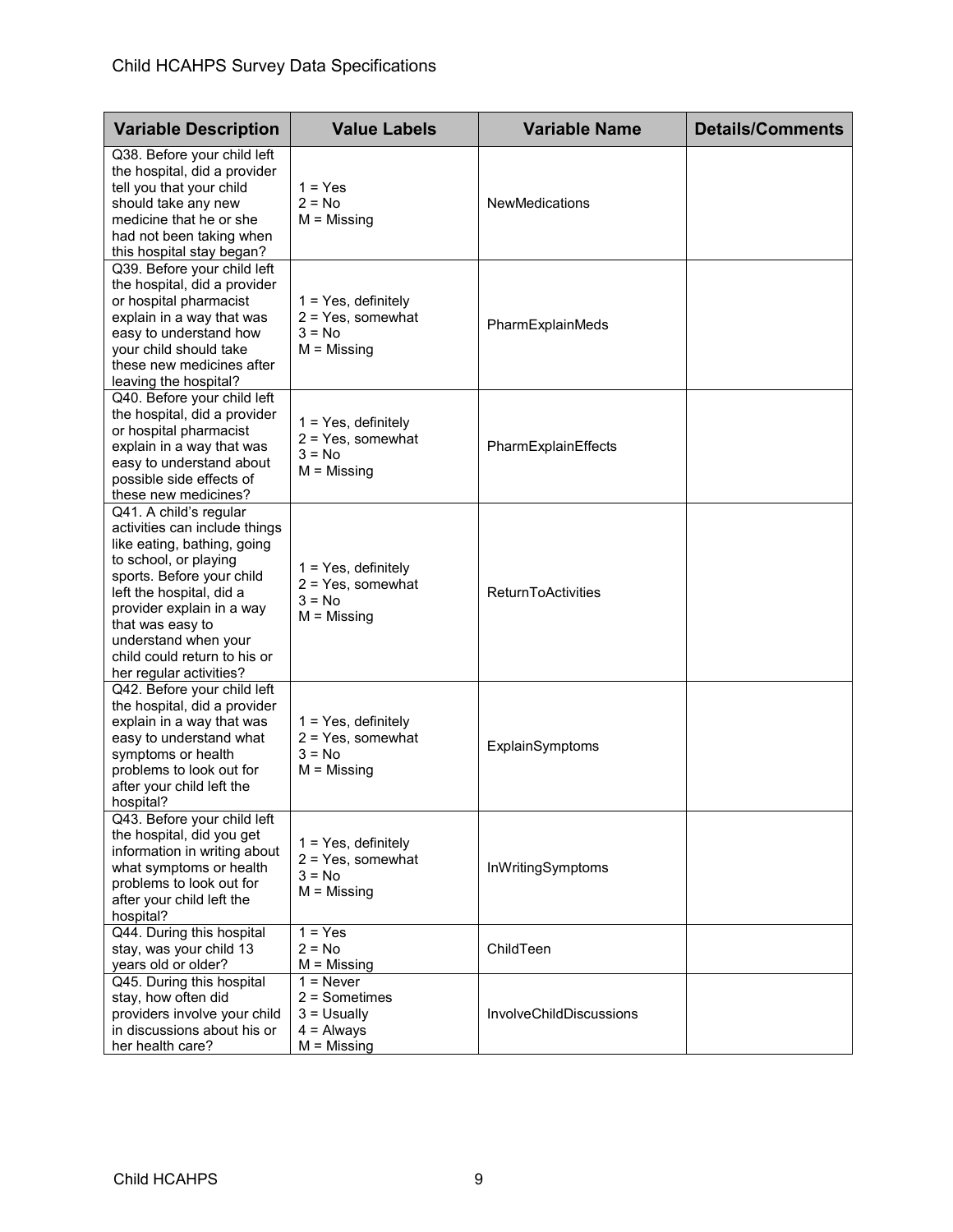| <b>Variable Description</b>                                                                                                                                                                                     | <b>Value Labels</b>                                                                                                                                                              | <b>Variable Name</b>          | <b>Details/Comments</b> |
|-----------------------------------------------------------------------------------------------------------------------------------------------------------------------------------------------------------------|----------------------------------------------------------------------------------------------------------------------------------------------------------------------------------|-------------------------------|-------------------------|
| Q46. Before your child left<br>the hospital, did a provider<br>ask your child if he or she<br>had any concerns about<br>whether he or she was<br>ready to leave?                                                | $1 = Yes$ , definitely<br>$2 = Yes$ , somewhat<br>$3 = No$<br>$M = M$ issing                                                                                                     | ChildReady                    |                         |
| Q47. Before your child left<br>the hospital, did a provider<br>talk with your child about<br>how to take care of his or<br>her health after leaving the<br>hospital?                                            | 1 = Yes, definitely<br>$2 = Yes$ , somewhat<br>$3 = No$<br>$M =$ Missing                                                                                                         | LeavingTalkAboutCare          |                         |
| Q48. Using any number<br>from 0 to 10, where 0 is the<br>worst hospital possible and<br>10 is the best hospital<br>possible, what number<br>would you use to rate this<br>hospital during your child's<br>stay? | $0 =$ Worst hospital possible<br>$1 = 1$<br>$2 = 2$<br>$3 = 3$<br>$4 = 4$<br>$5 = 5$<br>$6 = 6$<br>$7 = 7$<br>$8 = 8$<br>$9 = 9$<br>10 = Best hospital possible<br>$M =$ Missing | RateHospital                  |                         |
| Q49. Would you<br>recommend this hospital to<br>your friends and family?                                                                                                                                        | $1 =$ Definitely no<br>$2$ = Probably no<br>$3$ = Probably yes<br>$4 =$ Definitely yes<br>$M =$ Missing                                                                          | RecommendHospital             |                         |
| Q50. In general, how<br>would you rate your child's<br>overall health?                                                                                                                                          | $1 =$ Excellent<br>$2 = Very Good$<br>$3 = Good$<br>4 = Fair<br>$5 = Poor$<br>$M =$ Missing                                                                                      | <b>RateChildHealth</b>        | Required field.         |
| Q51. What is your child's<br>age?                                                                                                                                                                               | $0 =$ Less than 1-year-old<br>Enter reported age if one<br>year or older<br>$M = M$ issing                                                                                       | ChildAge                      |                         |
| Q52. Is your child male or<br>female?                                                                                                                                                                           | $1 = Male$<br>$2$ = Female<br>$M = M$ issing                                                                                                                                     | ChildGender                   |                         |
| Q53. Is your child of<br>Hispanic or Latino origin or<br>descent?                                                                                                                                               | 1 = Yes, Hispanic or Latino<br>2 = No, not Hispanic or<br>Latino<br>$M = M$ issing                                                                                               | HispanicLatino                |                         |
| Q54a. What is your child's<br>race? Mark one or more.<br>White                                                                                                                                                  | $1 =$ Respondent answered<br>"White"<br>$M = M$ issing                                                                                                                           | White                         |                         |
| Q54b. What is your child's<br>race? Mark one or more.<br><b>Black or African American</b>                                                                                                                       | 1 = Respondent answered<br>"Black or African American"<br>$M =$ Missing                                                                                                          | <b>BlackAfricanAmerican</b>   |                         |
| Q54c. What is your child's<br>race? Mark one or more.<br>Asian                                                                                                                                                  | 1 = Respondent answered<br>"Asian"<br>$M = M$ issing                                                                                                                             | Asian                         |                         |
| Q54d. What is your child's<br>race? Mark one or more.<br>Native Hawaiian or Other<br>Pacific Islander                                                                                                           | 1 = Respondent answered<br>"Native Hawaiian or Other<br>Pacific Islander"<br>$M =$ Missing                                                                                       | NativeHawaiianPacificIslander |                         |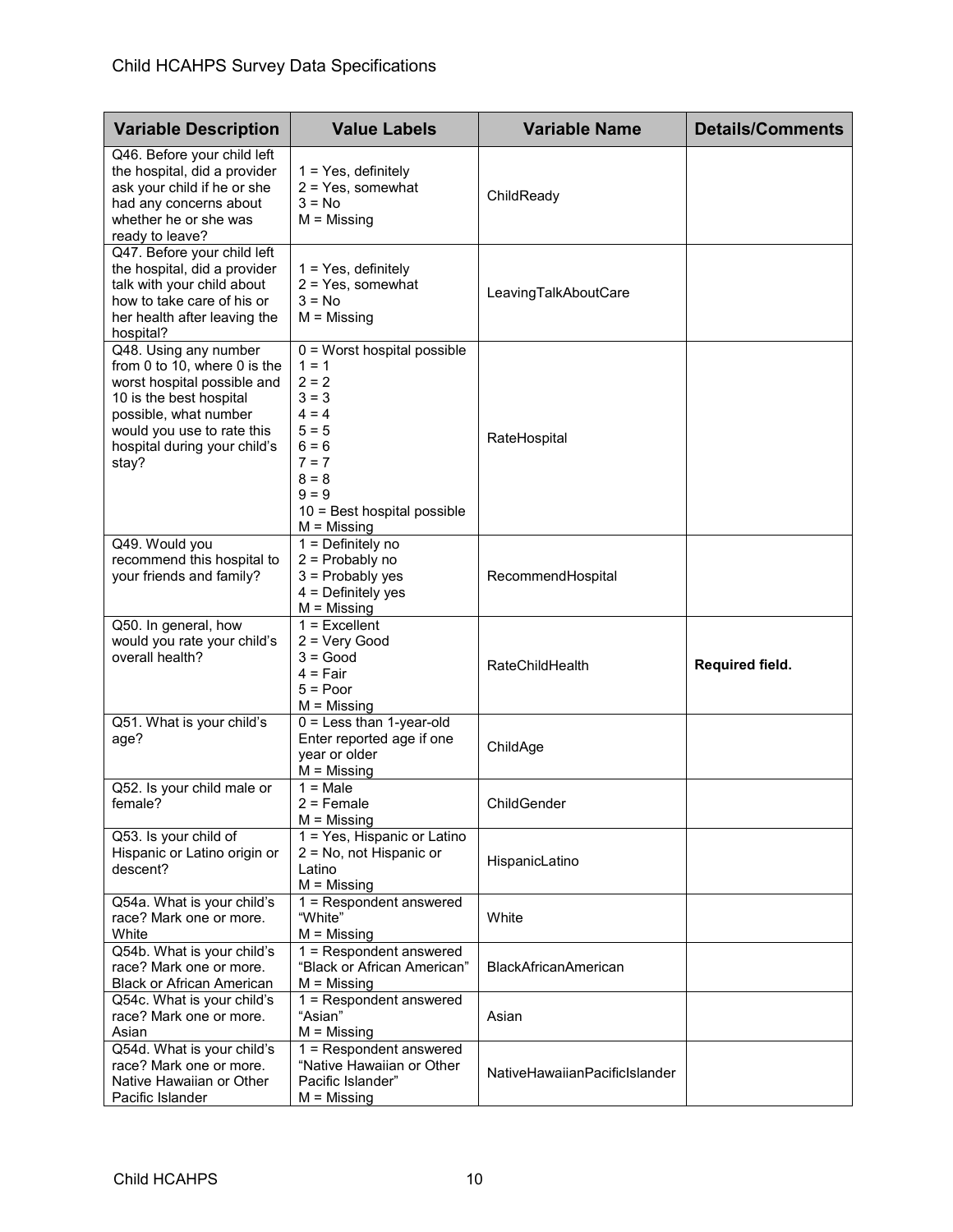| <b>Variable Description</b>                                                                     | <b>Value Labels</b>                                                                                                                                                                                                                                | <b>Variable Name</b>   | <b>Details/Comments</b>                |
|-------------------------------------------------------------------------------------------------|----------------------------------------------------------------------------------------------------------------------------------------------------------------------------------------------------------------------------------------------------|------------------------|----------------------------------------|
| Q54e. What is your child's<br>race? Mark one or more.<br>American Indian or Alaska<br>Native    | $1 =$ Respondent answered<br>"American Indian or Alaska<br>Native"<br>$M = M$ issing                                                                                                                                                               | AmericanIndian         |                                        |
| Q54f. What is your child's<br>race? Mark one or more.<br>Other                                  | 1 = Respondent answered<br>"Other"<br>$M =$ Missing                                                                                                                                                                                                | <b>RaceOther</b>       |                                        |
| Q55. How are you related<br>to the child?                                                       | $1 = Mother$<br>$2$ = Father<br>$3 =$ Grandmother<br>$4 =$ Grandfather<br>5 = Other relative or legal<br>guardian<br>$6 =$ Someone else<br>$M = M$ issing                                                                                          | <b>RelationToChild</b> |                                        |
| Q55_OS. If 'Someone else'                                                                       | Not Applicable                                                                                                                                                                                                                                     | Not Applicable         | Do not submit open-<br>ended responses |
| Q56. What is your age?                                                                          | $0 =$ Under 18<br>$1 = 18$ to 24<br>$2 = 25$ to 34<br>$3 = 35$ to 44<br>$4 = 45$ to 54<br>$5 = 55$ to 64<br>$6 = 65$ to 74<br>$7 = 75$ or older<br>$M = no$ data / missing                                                                         | YourAge                | Required field.                        |
| Q57. What is the highest<br>grade or level of school<br>that you have completed?                | $1 = 8th$ grade or less<br>2 = Some high school, but<br>did not graduate<br>3 = High school graduate<br>or GED<br>4 = Some college or 2-year<br>degree<br>5 = 4-year college graduate<br>$6$ = More than 4-year<br>college degree<br>$M =$ Missing | Education              | Required field.                        |
| Q58. What is your<br>preferred language?                                                        | $1 =$ English<br>$2 =$ Spanish<br>$3 =$ Chinese<br>$4 =$ Vietnamese<br>5 = Korean<br>$6$ = Russian<br>7 = Other language (Please<br>Specify)<br>$M =$ Missing                                                                                      | PreferredLanguage      |                                        |
| Q58_OS. Other Language                                                                          | Not Applicable                                                                                                                                                                                                                                     | Not Applicable         | Do not submit open-<br>ended responses |
| Q59. During your child's<br>hospital stay, how much of<br>the time were you at the<br>hospital? | $1 =$ None of the time<br>$2 = A$ little of the time<br>$3 =$ Some of the time<br>$4 =$ Most of the time<br>$5 =$ All or nearly all of the<br>time<br>$M = M$ issing                                                                               | TimeHospital           |                                        |